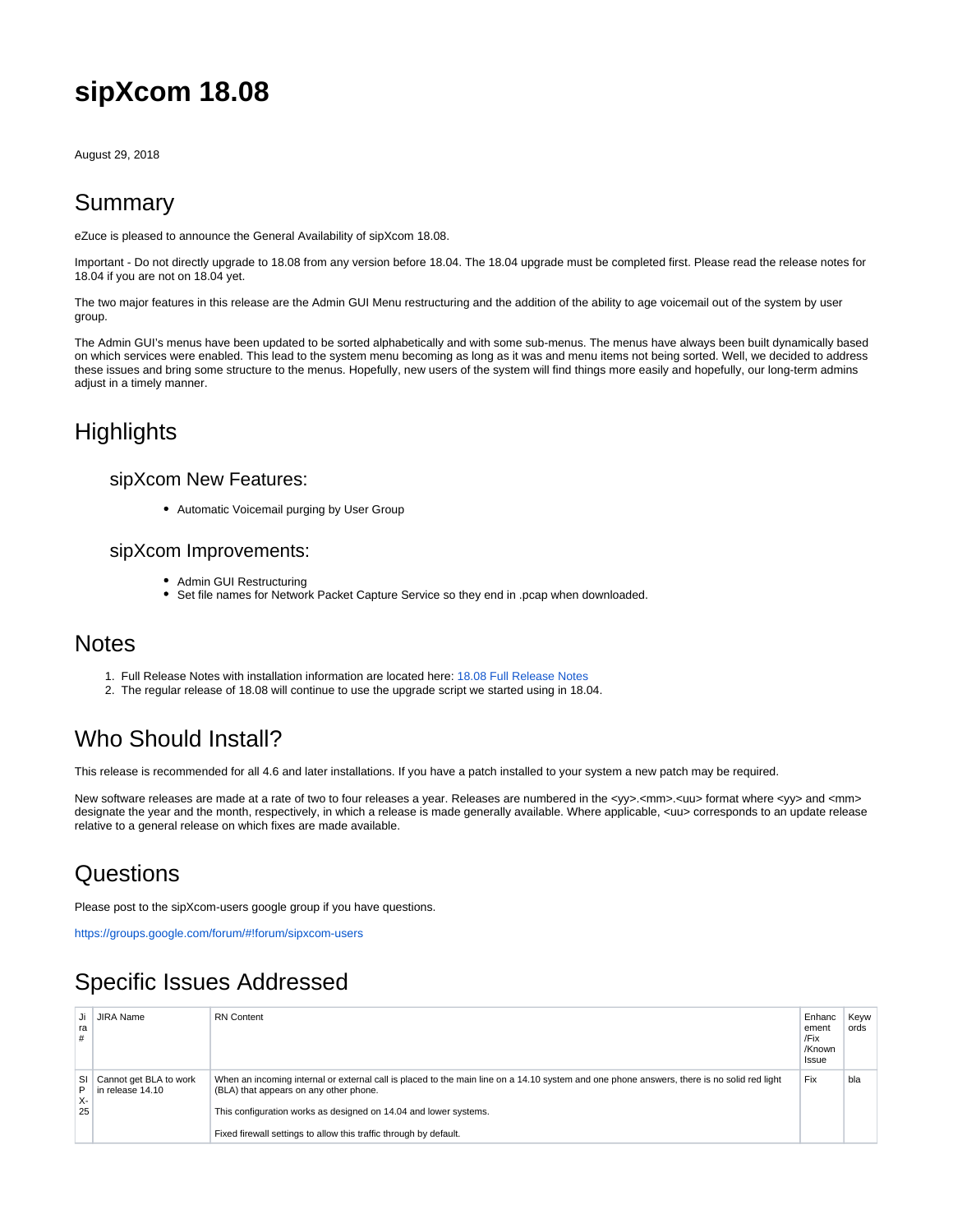| SI<br>$\mathsf{P}$<br>Х-<br>$\overline{4}$<br>03 | P-Asserted-Identity of<br>Proxy - SIP Side                                                         | Proxy must pass p-asserted-identity (default should be to not pass (as it operates now)) - proxy code change                                                                                                                                                                                                                                                                                                                                                                                                                                                                                                                                                                                                                                                                                                                                                                                                                                                                                                                                                                                                                                                                                                                                                                                                                                                                      | Enhanc<br>ement | sipxpr<br>oxy                        |
|--------------------------------------------------|----------------------------------------------------------------------------------------------------|-----------------------------------------------------------------------------------------------------------------------------------------------------------------------------------------------------------------------------------------------------------------------------------------------------------------------------------------------------------------------------------------------------------------------------------------------------------------------------------------------------------------------------------------------------------------------------------------------------------------------------------------------------------------------------------------------------------------------------------------------------------------------------------------------------------------------------------------------------------------------------------------------------------------------------------------------------------------------------------------------------------------------------------------------------------------------------------------------------------------------------------------------------------------------------------------------------------------------------------------------------------------------------------------------------------------------------------------------------------------------------------|-----------------|--------------------------------------|
| SI<br>P<br>X-<br>4<br>04                         | P-Preferred-Identity of<br>Proxy - qui work                                                        | Create a checkbox in proxy setup to pass p-asserted-identity (default should be to not pass (as it operates now): GUI change.                                                                                                                                                                                                                                                                                                                                                                                                                                                                                                                                                                                                                                                                                                                                                                                                                                                                                                                                                                                                                                                                                                                                                                                                                                                     | Enhanc<br>ement | Admi<br>nPort<br>al<br>sipxpr<br>oxy |
| SI<br>P<br>X-<br>$\overline{\mathbf{4}}$<br>79   | Live Attendant not<br>updated in Mongo<br>properly                                                 | When an AA is defined as live AA a new entry is added in MongoDB so registrar will look up routing information from there. When an<br>existing live AA is disabled, MongoDB entry is removed and routing is done according to mappingrules.xml.<br>In this case customer previously had 1900 configured as live AA, then disabled it. However it seems that in this version the mongo entry<br>does not get cleaned up when doing this action and leaves inconsistent entries in mongo:<br>{ " id": "AttendantRule9", "ident": "1900@DOMAIN", "uid": false, "cnt": "sip:1900@DOMAIN", "locations": [], "vld": true, "ent":<br>"attendantrule", "als": [{ "id": "1900", "cnt": " <sip:1600@domain;sipx-noroute=voicemail?expires=50>;q=0.933;sipx-ValidTime=\"88e:a8c:<br/>e2e:102c:13ce:15cc:196e:1b6c:1f0e:210c\"", "rln" : "userforward" }, { "id" : "9673", "cnt" : "sip:1900@DOMAIN", "rln" : "alias" } ] }<br/>(other ways for this bug to manifest is generating null contacts as in: "cnt": "<sip:null@domain;sipx-noroute=voicemail;sipx-<br>userforward=false?expires=0&gt;;q=0.933",)<br/>Workaround:<br/>mongo<br/>use imdb<br/>db.entity.remove({"_id": "AttendantRule9"})<br/>Mind that the rule will get repopulated in Mongo when sending profiles to server</sip:null@domain;sipx-noroute=voicemail;sipx-<br></sip:1600@domain;sipx-noroute=voicemail?expires=50> | Fix             | Auto-<br>Atten<br>dant               |
| SI<br>$\mathsf{P}$<br>$X -$<br>6<br>65           | Duplicate Syslog<br>Messages in /var/sipxpbx<br>/phonelog/*                                        | The rsyslog configuration is duplicating entries in /var/log/sipxpbx/phonelog/* logs. After examining the rsyslog config in /etc/rsyslog.conf,<br>we discovered that this is because the phonelog.conf file is being included twice; once towards the top of the file when the entire rsyslog.d<br>directory is included (line 31), and then again at the end (line 81). We modified the CFEngine scripts to prevent phonelog.conf from being<br>included twice as a workaround.                                                                                                                                                                                                                                                                                                                                                                                                                                                                                                                                                                                                                                                                                                                                                                                                                                                                                                  | Fix             | logging                              |
| SI<br>P<br>χ.<br>$\overline{7}$<br>41            | Change file name<br>extension for Network<br>Packet Capture Service                                | Network Packet Capture Service generates file names as follows:<br>filename.pcap0<br>filename.pcap1<br>filename.pcap2<br>$\cdots$<br>This requires that an administrator rename each file to .pcap after download to open properly with Wireshark.<br>An administrator would like to change the file names to:<br>filename0.pcap<br>filename1.pcap<br>filename2.pcap<br>$\cdots$                                                                                                                                                                                                                                                                                                                                                                                                                                                                                                                                                                                                                                                                                                                                                                                                                                                                                                                                                                                                  | Enhanc<br>ement | pcap                                 |
| SI<br>P<br>χ.<br>$\overline{7}$<br>44            | sipxlang-pt.jar schema<br>within spring bean xml<br>uses the wrong classpath                       | If the Portuguese language is installed on the server, the system does not work without internet.                                                                                                                                                                                                                                                                                                                                                                                                                                                                                                                                                                                                                                                                                                                                                                                                                                                                                                                                                                                                                                                                                                                                                                                                                                                                                 | Fix             | langu<br>age                         |
| SI<br>P<br>χ.<br>$\overline{7}$<br>46            | Help text should be<br>added to indicate that<br>voting can be disabled<br>only when priority is 0 | In the Uniteme Admin GUI -> System -> Database -> Global database a help text should be added on the right after the last paragraph:<br>"Voting - If you do not want a particular database to participate in the voting process, you can disable this feature for each database. A<br>cluster is limited to 7 voting servers and 12 database servers in total."<br>Which should be completed with the phrase: "Voting can be disabled only if priority is set to 0 first."<br>Otherwise, the "disable voting" command does nothing, and the user can find what the error is only by looking manually at Mongo logs. The<br>error in mongo.log reads:<br>[is] replSetReconfig got BadValue: priority must be 0 when non-voting (votes:0) while validating<br>More info on this:<br>https://docs.mongodb.com/manual/tutorial/configure-a-non-voting-replica-set-member/                                                                                                                                                                                                                                                                                                                                                                                                                                                                                                             | Fix             | Admi<br>nPort<br>al<br>datab<br>ases |
| SI<br>P<br>χ.<br>7<br>49                         | Menu Restructure                                                                                   | Reorganization of Uniteme / sipXcom menus is needed to simplify the interface.                                                                                                                                                                                                                                                                                                                                                                                                                                                                                                                                                                                                                                                                                                                                                                                                                                                                                                                                                                                                                                                                                                                                                                                                                                                                                                    | Enhanc<br>ement | Admi<br>nPort<br>al                  |
| SI<br>P<br>χ.<br>7<br>50                         | User/Group based<br>Voicemail cleanup                                                              | Extend voicemail_clean script to cleanup voicemails using days, path as parameters. Use this to implement User/Group based Voicemail<br>cleanup in open-source sipXcom                                                                                                                                                                                                                                                                                                                                                                                                                                                                                                                                                                                                                                                                                                                                                                                                                                                                                                                                                                                                                                                                                                                                                                                                            | Enhanc<br>ement | Voice<br>mail                        |
| SI<br>$\mathsf{P}$<br>χ.<br>7<br>59              | Jitsi preferred transport<br>velocity file                                                         | There is an error in the Jitsi velocity file with the Preferred_Transport parameter.<br>The correct parameter name in velocity file is:<br>PREFFERED_TRANSPORT -> PREFERRED_TRANSPORT                                                                                                                                                                                                                                                                                                                                                                                                                                                                                                                                                                                                                                                                                                                                                                                                                                                                                                                                                                                                                                                                                                                                                                                             | Fix             | Jitsi                                |
| U<br>C<br>-4<br>3<br>08                          | Add MoH timeout                                                                                    | There is a possibility that FS can miss a BYE or CANCEL and MoH will be played indefinitely and will eventually cause the system to crash.<br>Administrators would like to add a timeout option for MoH channels.<br>https://freeswitch.org/confluence/display/FREESWITCH/mod_local_stream#mod_local_stream-TimeoutExample                                                                                                                                                                                                                                                                                                                                                                                                                                                                                                                                                                                                                                                                                                                                                                                                                                                                                                                                                                                                                                                        | Enhanc<br>ement | MoH                                  |